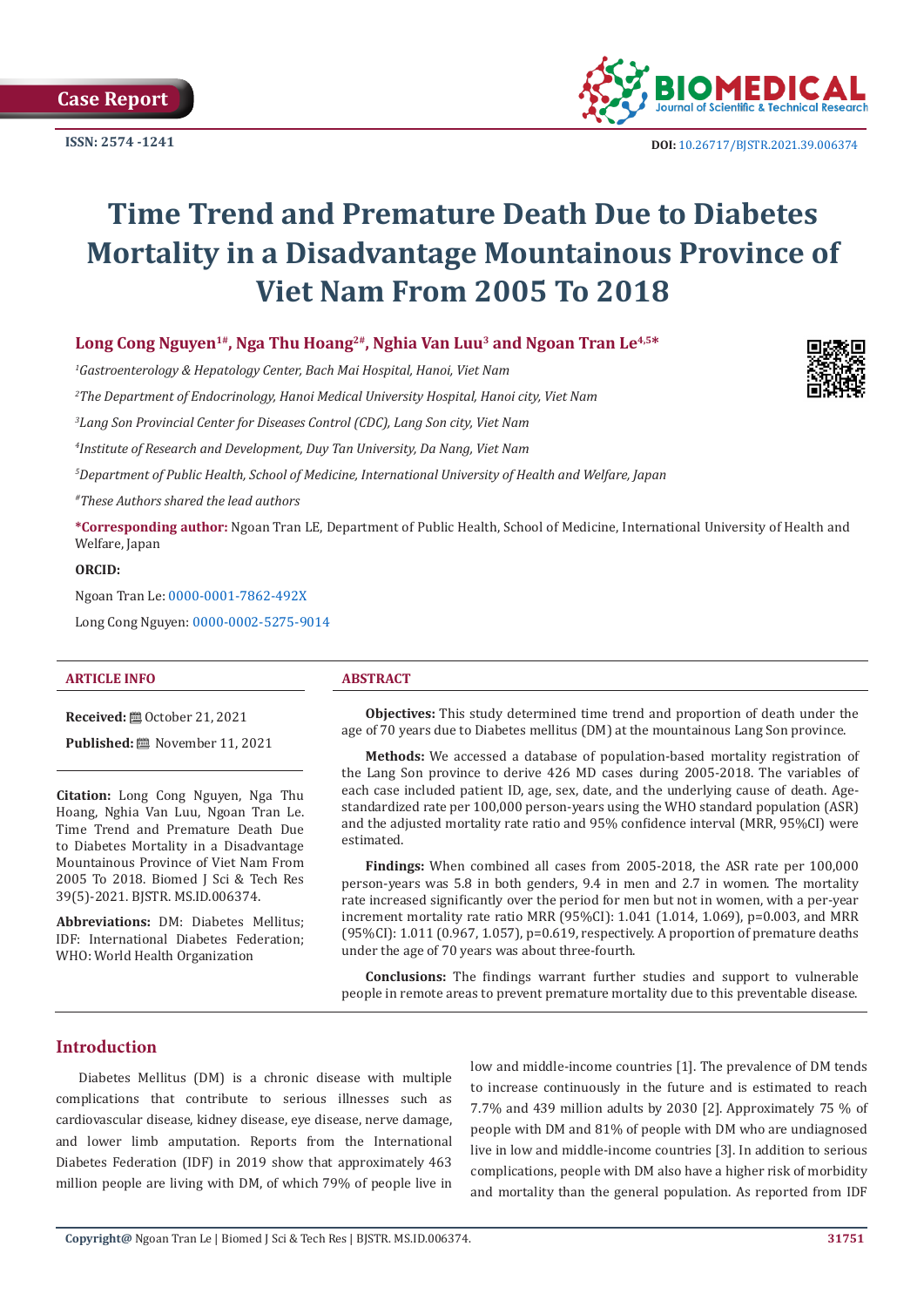in 2015, it was estimated that five million deaths were caused due to DM [4]. According to the World Health Organization (WHO), DM was the seventh leading cause of death and directly caused an estimated 1.6 million deaths in 2016 [5]. Consistent with the global trend, in Viet Nam, the prevalence of DM has estimated to be nearly doubled over the past 10 years [6].

A national survey in 2012 showed that the prevalence of DM and prediabetes were 5.4% and 13.7%, respectively [7]. Another study of Ngoc Minh Pham in Thai Nguyen province which was conducted from 2011 to 2013 reported standardized prevalence rates of diabetes and prediabetes were 6.0% and 13.5%, respectively [8]. Pham also estimated that by 2035, these figures will respectively be 7.0% and 15.7%. It was estimated that in 2015, about 3.5 million adults aged 20–79 years had DM, and it was responsible for 53,400 deaths [6]. These findings suggest an increasing trend in the diabetic population in Viet Nam and the burden for medical care of the country. However, the data on population-based mortality due to DM has not been available to date in Viet Nam. Mortality is an important measure to assess the burden of DM and also a vital aspect in interventions and treatment of DM. To the best of our knowledge, data of diabetes from a population-based mortality registration is limited, suggesting further studies for more accurate estimates in Viet Nam. Additionally, there is a rapid increase in diabetes prevalence in rural populations worldwide in recent years [9].

Nonetheless, even though two-thirds of the population live in rural areas [10], researches on this issue in Viet Nam is still lacking. Lang Son is a mountainous province in the northeastern part of Viet Nam, with a population of over 768,700 in 2016, of which nearly 80% live in rural areas. There are seven major ethnic groups,

with only 16.5% being Kinh and the remainder designated ethnic minorities [11]. Ethnic minorities living in rural and mountainous areas often face difficulties in accessing health care services as well as paying for diabetes treatment, which enhances the risk of mortality due to diabetes complications. This study determined time trend and proportion of death under the age of 70 years due to DM at the mountainous Lang Son province.

# **Materials and Methods**

We accessed a database of population-based mortality registration of the Lang Son province to derive 426 MD cases (ICD-10: E10-E14, 317 men and 109 women) during 2005-2018. Variables of each case included patient ID, age, sex, date, and the underlying cause of death with ICD-10 coding for each year, and the yearly average population by sex and age[12,13].

#### **Study Population and Setting**

Lang Son is located in the Northeast of Viet Nam, far about 154 km from the Hanoi capital. While the Northern-Eastern region borders to China, the rest of Lang Son province borders to five other provinces belonging to Viet Nam, including Cao Bang, Bac Can, Thai Nguyen, Bac Giang, and Quang Ninh [14], (Figure 1). The primary purpose of the population-based mortality registration was conducted in the whole country at 64 provinces/cities to count cancer mortality during 2005-2006 in Viet Nam including Lang Son province [15,16], thereafter, the work was done every year and we conducted a validation study on the quality of data of mortality registration of the completeness and accuracy due to injury and all causes [17,18]. From 2005 to 2018, the mega-database of 49,253 deaths due to all causes including 426 DM deaths with case ID, age, sex, date, and the underlying cause of death with ICD-10 coding for each year was created for further research and study.



**Figure 1:** Location and map of the Lang Son province.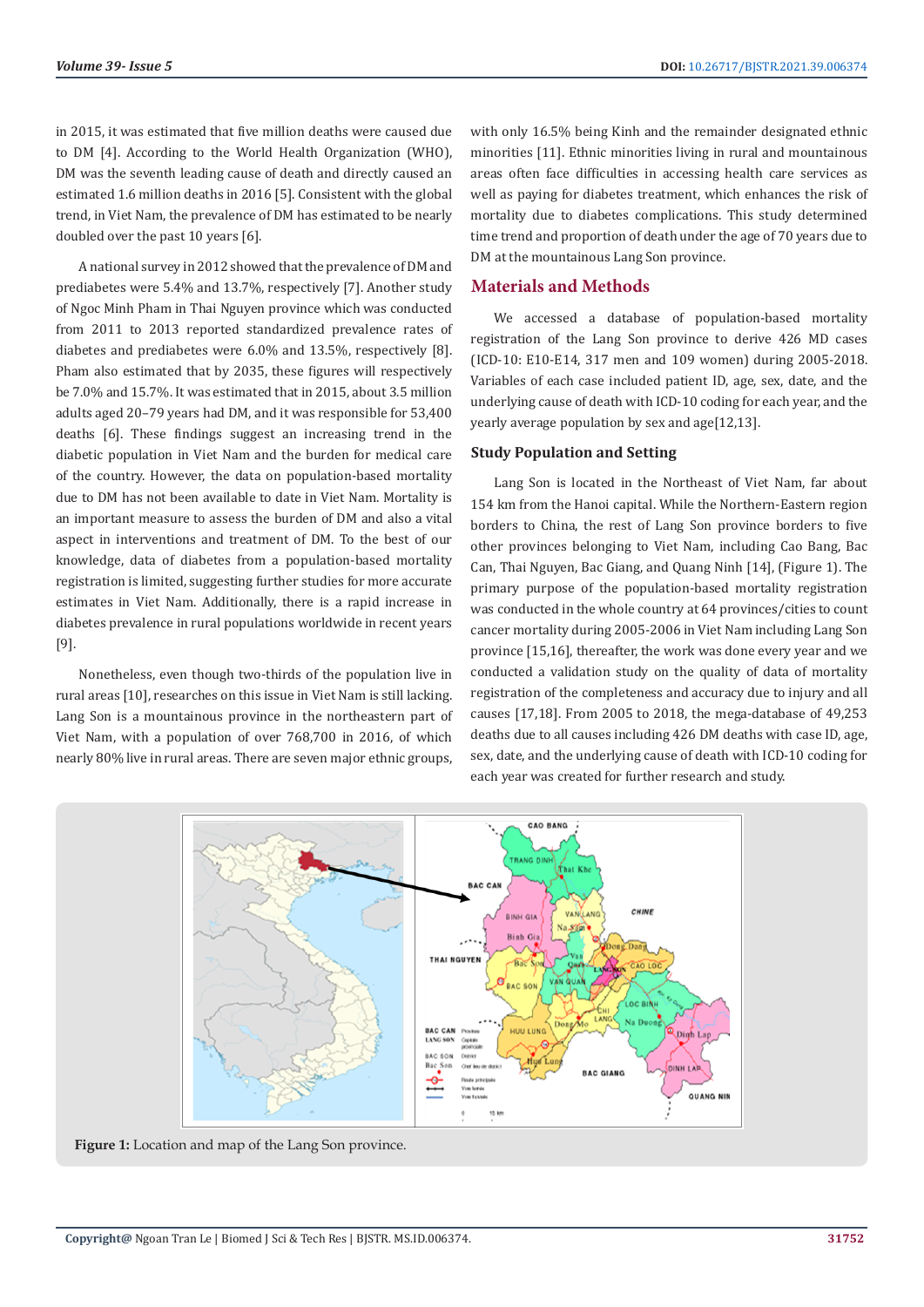#### **Healthcare Systems and Facilities**

Healthcare systems and facilities in 2016 of the Lang Son province [14] had four provincial hospitals having 810 beds, 10 district hospitals having 1,045 beds, 25 regional clinics having 145 beds, and 226 commune health stations having 678 beds in providing healthcare services at all regions of the province. The total number of Medical Doctors was 680, giving the number of physicians per 10,000 inhabitants was 8.8. People aged forty or older can visit these health facilities to test for DM and receive treatment if they are suffering from DM.

## **Validation of Mortality Registration in Vietnam and Lang Son Province**

Quality of mortality registration for all causes including DM was examined for completeness and accuracy in Viet Nam and the mortality registration systems at the Lang Son province have been operating these systems following the same regulation guideline by the Ministry of Health [18]. The estimated completeness was 93.7% in 2008 at three provinces represented three regions of Viet Nam (North, Central, and South) [19]; was 81% at 16 provinces in 2009 represented by sixty-three provinces/cities nationwide [20]. For data of DM, a pilot study in another province of Nghe An in 2014, the estimated sensitivity and specificity were 50%-57% and 99%- 100%, respectively [21]. In Quang Ninh and Thai Nguyen provinces, [22] bordering with the Lang Son province (Figure 1), the estimated Kappa for DM was 33%.

#### **Inclusion and Exclusion of the Study Subjects**

Data on the status and distribution of mortality recorded in Lang Son province during 2005-2018 (missing 2009 and 2010) was calculated using the following input progress:

- **a)** A list of deaths due to all causes according to the "Report card of the cause of death" in all 226 State Commune Health Stations of eleven cities/districts in Lang Son province was checked, including 5 variables: Patient ID, age, gender, date, month, year of death and cause of death (according to ICD-10).
- **b)** All deaths according to the criteria of deaths due to DM (ICD-10: E10-E14) were chosen.
- **c)** All confirmed deaths not due to DM (ICD-10: E10-E14) were excluded from the present study.

#### **Data Analysis**

Data collected were entered and analyzed by EXCEL and STATA 10.0 software. The list of deaths due to diabetes is presented by gender, age group, district, and in general for the whole province. The death rate per 100,000 people by gender, age group, district, and the whole province was calculated. Age-standardized rate per 100,000 person-years (ASR) using the WHO standard population (2000-2025) and the adjusted mortality rate ratio and 95% confidence interval (MRR, 95%CI) were estimated by sex and year.

#### **Ethical Approval**

Investigation of the cause of death does not interfere with the body of the person providing the data and does not harm the health of the study participants. The information on the cause of death will be kept confidential when presenting does not show the name and address of the person who died. The Hanoi Medical University Review Board in Bio-Medical Research # 61/HMURB, dated 25 November 2008, and the Board of Ethics in Bio-Medical Research at University of Medicine and Pharmacy at Ho Chi Minh City #106/ UMP-BOARD, dated 20 March 2019 have approved the present research protocol.

#### **Results**

 Among 49,253 death cases for 9,077,500 person-years, the total number of deaths due to DM was 426 cases, which was estimated for 0.86%. The proportion of deaths aged under 70 years old was highest in 2014, at 87.5% out of total death cases due to DM occurrence in this year and about three-fourth of total deaths in 2005-2018. Diabetic mortality was lowest in 2005, at 22 deaths; the number of death was highest in 2018, at 48 cases. Consequently, the mortality crude rate (per 100,000 person-years) was lowest in 2005, at 3.1, and highest in 2018, at 6.1. Using the WHO standard population, the age-standardized mortality rate (WHO-ASR) was still highest in 2018, at 8.0; when combined all cases from 2005- 2018 and in both genders, this rate was 5.8 per 100,000 personyears. Per-year increment MRR (95%CI) was 1.033 (1.010, 1.057) and this result was statistical significance (p=0.005), (Table 1). Among 31,262 total cases, there were 317 deaths due to DM in men, which was estimated for 1.01%. The proportion of deaths aged under 70 years old was highest in 2014, at 96.3%. Diabetic mortality was lowest in 2005, at 15 deaths; the number of death was highest in 2016, at 38 cases. As a result, the mortality crude rate (per 100,000 person-years) was lowest in 2005, at 4.2, and highest in 2016, at 9.7.

According to the WHO standard population, WHO-ASR was highest in 2018, at 14.3; when combined all cases from 2005- 2018 and in men, this rate was 9.4 per 100,000 person-years. Peryear increment MRR (95%CI) was 1.041 (1.014, 1.069), and this result was statistical significance (p=0.003), (Table 2). In general, the number of deaths due to DM in women was lower than that in men. Among 17,990 total deaths, 109 deaths were due to DM in women, which accounted for 0.61%. The proportion of deaths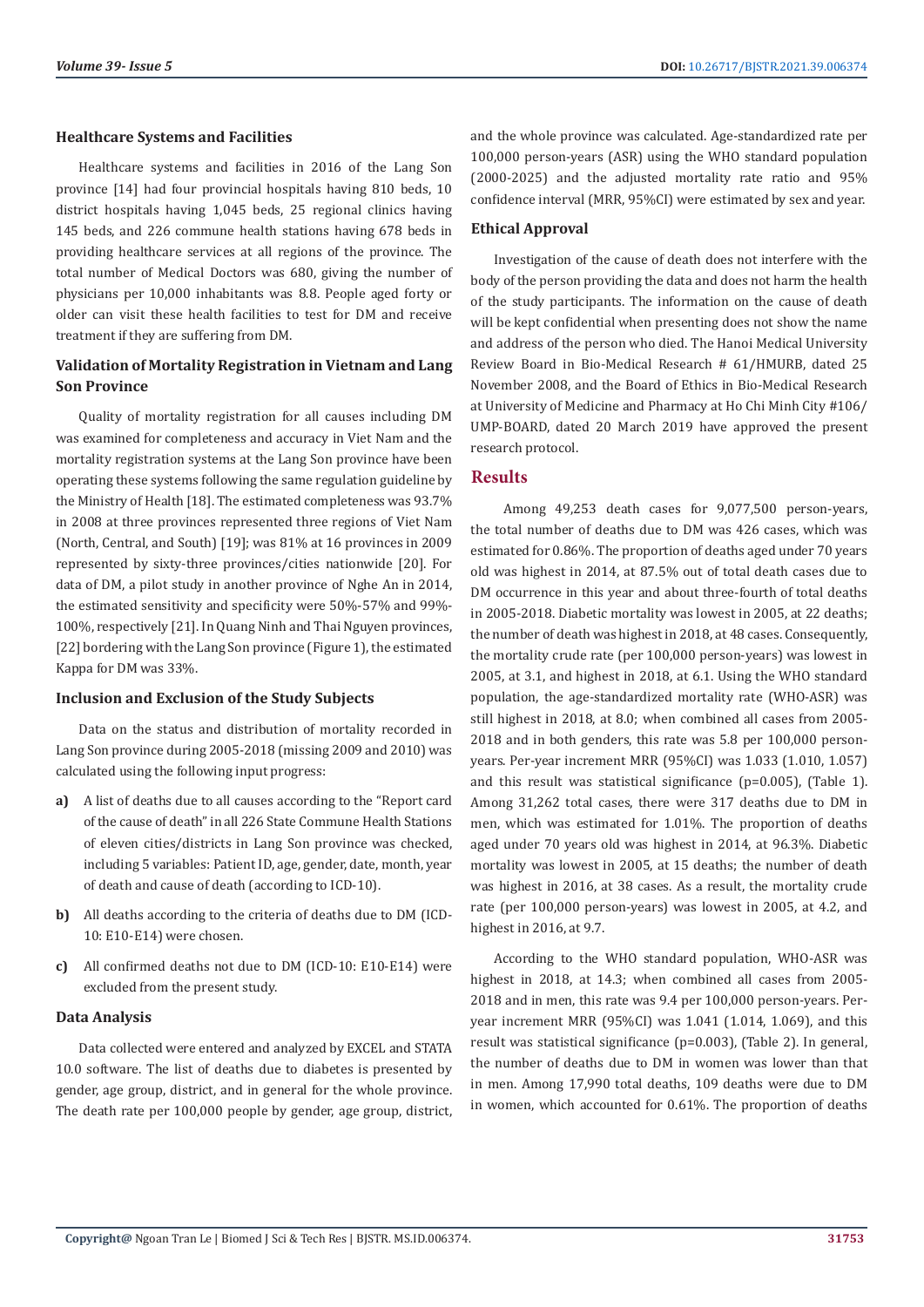aged under 70 years old was highest in 2007, at 72.7%. Diabetic mortality was lowest in 2017, at 4 deaths; the number of death was highest in 2015, at 16 cases. The mortality crude rate (per 100,000 person-years) was lowest in 2017, at only one and highest in 2015, at 4. Using the WHO standard population, WHO-ASR was highest in 2015, at 4.7; when combined all cases from 2005-2018 and in women, this rate was 2.7 per 100,000 person-years. Peryear increment MRR (95%CI) was 1.011 (0.967, 1.057), but this result was not statistically significant (p=0.619), (Table 3). Figure

2 shows the difference in age-specific mortality rates per 100,000 person-years between men and women during the survey period. In general, the mortality rate in men was much higher in women. Also, the number of deaths due to DM consistently higher with increasing age. In 0-29 age groups, the proportion of deaths due to DM was very low (lower than 1%) in both genders. The mortality rate of men, women, and in both genders was highest in people who were 80 years old and older, at 53.3, 38.2, and 42.8, consequently.



Missing data for the year of 2009-2010; **Figure 2:** Age-specific mortality rate per 100,000 person-years by sex during 2005-2018.

| Year | Case | Crude rate \$ | $\frac{0}{6}$ < 70 # | WHO-ASR \$ | <b>MRR (95%CI) \$\$</b> | $\mathbf{p}$ |
|------|------|---------------|----------------------|------------|-------------------------|--------------|
| 2005 | 22   | 3.1           | 63.6                 | 3.5        | 1 (reference)           |              |
| 2006 | 28   | 3.8           | 75.0                 | 4.5        | 1.251 (0.716, 2.187)    | 0.431        |
| 2007 | 34   | 4.6           | 73.5                 | 5.8        | 1.512 (0.885, 2.586)    | 0.131        |
| 2008 | 28   | 3.8           | 78.6                 | 4.5        | 1.228 (0.703, 2.147)    | 0.471        |
| 2011 | 36   | 4.9           | 80.6                 | 6.1        | 1.606 (0.945, 2.730)    | 0.080        |
| 2012 | 35   | 4.7           | 71.4                 | 5.7        | 1.533 (0.899, 2.613)    | 0.116        |
| 2013 | 35   | 4.7           | 71.4                 | 5.7        | 1.552 (0.910, 2.645)    | 0.106        |
| 2014 | 40   | 5.1           | 87.5                 | 6.1        | 1.675 (0.995, 2.818)    | 0.052        |
| 2015 | 43   | 5.5           | 74.4                 | 6.7        | 1.787 (1.069, 2.987)    | 0.027        |
| 2016 | 47   | 6.0           | 78.7                 | 7.5        | 1.959 (1.180, 3.250)    | 0.009        |
| 2017 | 30   | 3.8           | 73.3                 | 4.7        | 1.234 (0.712, 2.139)    | 0.454        |
| 2018 | 48   | 6.1           | 68.8                 | 8.0        | 2.003 (1.209, 3.317)    | 0.007        |

**Table 1:** Mortality due diabetes in both genders from 2005 to 2018 in Lang Son province.

**Note:** Missing data for the year of 2009-2010; the estimated proportion of deaths due to diabetes was 0.86% (426 cases of diabetes vs. 49,253 total cases), both genders. \$\$ adjusted for age group (0-9, 10-19, 20-29, 30-39, 40-49, 50-59, 60-69, 70-79, 80+) and sex. Per-year increment MRR (95%CI): 1.033 (1.010, 1.057), p=0.005. \$ Crude rate per 100,000 person-years; \$ Age-standardized rate per 100,000 person-years using the World Health Organization standard population for 2000-2025; # Proportion of death cases aged under 70 year-olds. When combined all cases from 2005-2018, both genders, WHO-ASR: 5.8 per 100,000 person-years.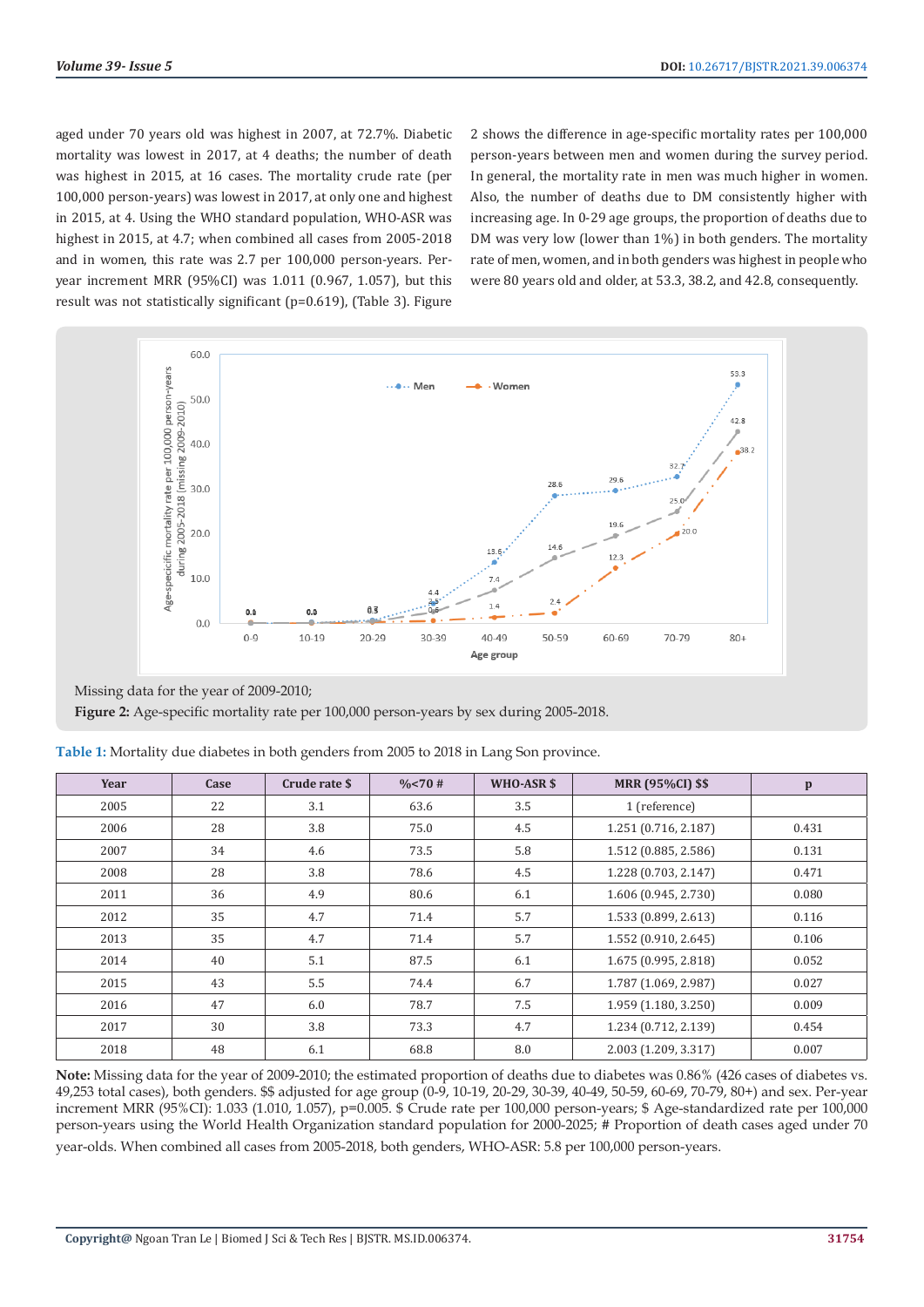| Year | Case | Crude rate \$ | $\frac{0}{6}$ < 70 # | WHO-ASR \$ | <b>MRR (95%CI) ##</b> | $\mathbf{p}$ |
|------|------|---------------|----------------------|------------|-----------------------|--------------|
| 2005 | 15   | 4.2           | 66.7                 | 5.7        | 1 (reference)         |              |
| 2006 | 19   | 5.2           | 84.2                 | 6.2        | 1.245 (0.633, 2.451)  | 0.525        |
| 2007 | 23   | 6.3           | 73.9                 | 8.8        | 1.500 (0.783, 2.876)  | 0.222        |
| 2008 | 23   | 6.3           | 87.0                 | 7.9        | 1.480 (0.772, 2.836)  | 0.238        |
| 2011 | 28   | 7.7           | 89.3                 | 10.5       | 1.832 (0.979, 3.431)  | 0.058        |
| 2012 | 27   | 7.3           | 85.2                 | 9.6        | 1.735 (0.923, 3.261)  | 0.087        |
| 2013 | 27   | 7.4           | 81.5                 | 9.0        | 1.756 (0.934, 3.301)  | 0.080        |
| 2014 | 27   | 7.0           | 96.3                 | 8.6        | 1.658 (0.882, 3.117)  | 0.116        |
| 2015 | 27   | 6.9           | 88.9                 | 9.0        | 1.646 (0.875, 3.094)  | 0.122        |
| 2016 | 38   | 9.7           | 86.8                 | 13.2       | 2.323 (1.278, 4.223)  | 0.006        |
| 2017 | 26   | 6.6           | 84.6                 | 9.2        | 1.568 (0.831, 2.961)  | 0.165        |
| 2018 | 37   | 9.5           | 81.1                 | 14.3       | 2.264 (1.243, 4.125)  | 0.008        |

**Table 2:** Mortality due diabetes in men from 2005 to 2018 in Lang Son province.

**Note:** Missing data for the year of 2009-2010; the estimated proportion of deaths due to diabetes was 1.01% (317 cases of diabetes vs. 31,262 total cases) in men. ## adjusted for age group (0-9, 10-19, 20-29, 30-39, 40-49, 50-59, 60-69, 70-79, 80+). Per-year increment MRR (95%CI): 1.041 (1.014, 1.069), p=0.003. \$ Crude rate per 100,000 person-years; \$ Age-standardized rate per 100,000 person-years using the World Health Organization standard population for 2000-2025; # Proportion of death cases aged under 70 year-olds. When combined all cases from 2005-2018 in men, WHO-ASR: 9.4 per 100,000 person-years.

| Year | Case           | Crude rate \$ | $\frac{0}{6}$ < 70 # | WHO-ASR \$ | <b>MRR (95%CI) ##</b> | $\mathbf{p}$ |
|------|----------------|---------------|----------------------|------------|-----------------------|--------------|
| 2005 | 7              | 1.9           | 57.1                 | 1.9        | 1 (reference)         |              |
| 2006 | 9              | 2.4           | 55.6                 | 2.8        | 1.264 (0.471, 3.395)  | 0.642        |
| 2007 | 11             | 3.0           | 72.7                 | 3.5        | 1.538 (0.596, 3.967)  | 0.373        |
| 2008 | 5              | 1.3           | 40.0                 | 1.6        | 0.689(0.219, 2.172)   | 0.525        |
| 2011 | 8              | 2.2           | 50.0                 | 2.5        | 1.122 (0.407, 3.093)  | 0.824        |
| 2012 | 8              | 2.1           | 25.0                 | 2.3        | 1.101 (0.399, 3.037)  | 0.852        |
| 2013 | 8              | 2.2           | 37.5                 | 2.5        | 1.115 (0.404, 3.074)  | 0.834        |
| 2014 | 13             | 3.3           | 69.2                 | 3.7        | 1.711 (0.683, 4.288)  | 0.252        |
| 2015 | 16             | 4.0           | 50.0                 | 4.7        | 2.090 (0.860, 5.080)  | 0.104        |
| 2016 | 9              | 2.3           | 44.4                 | 2.8        | 1.179 (0.439, 3.165)  | 0.744        |
| 2017 | $\overline{4}$ | 1.0           | 0.0                  | 1.1        | 0.517(0.151, 1.766)   | 0.293        |
| 2018 | 11             | 2.8           | 27.3                 | 3.0        | 1.442 (0.559, 3.721)  | 0.449        |

**Table 3:** Mortality due diabetes in women from 2005 to 2018 in Lang Son province.

**Note:** Missing data for the year of 2009-2010; the estimated proportion of deaths due to diabetes was 0.61% (109 cases of diabetes vs. 17,990 total cases) in women. ## adjusted for age group (0-9, 10-19, 20-29, 30-39, 40-49, 50-59, 60-69, 70-79, 80+). Per-year increment MRR (95%CI): 1.011 (0.967, 1.057), p=0.619. \$ Crude rate per 100,000 person-years; \$ Age-standardized rate per 100,000 person-years using the World Health Organization standard population for 2000-2025; # Proportion of death cases aged under 70 year-olds. When combined all cases from 2005-2018 in women, WHO-ASR: 2.7 per 100,000 person-years.

# **Discussion**

We observed a significant increasing trend of DM from 2005 to 2018 in a mountainous province of Lang Son in Viet Nam, especially in men. The risk of developing DM in men was 3.5 times higher than in women. The findings suggested that DM has to be alarming public health issues in this remote and disadvantaged population and people living in this area. The strengthens of the study included a long period of mortality registration for the whole provincial population for all causes including DM to address the time trend and the proportion of premature deaths under the age of 70 years, about three-fourth of total DM deaths. The present findings are basic information for further evident based public health policy plans and the decision to reduce the burden of DM and non-communicable diseases in the country. The mechanism of developing DM is unclear to date. The features of DM included rising glucose levels in the patient's blood because the patient's body cannot create enough of the hormone insulin or cannot effectively use the insulin it creates. Insulin is an essential hormone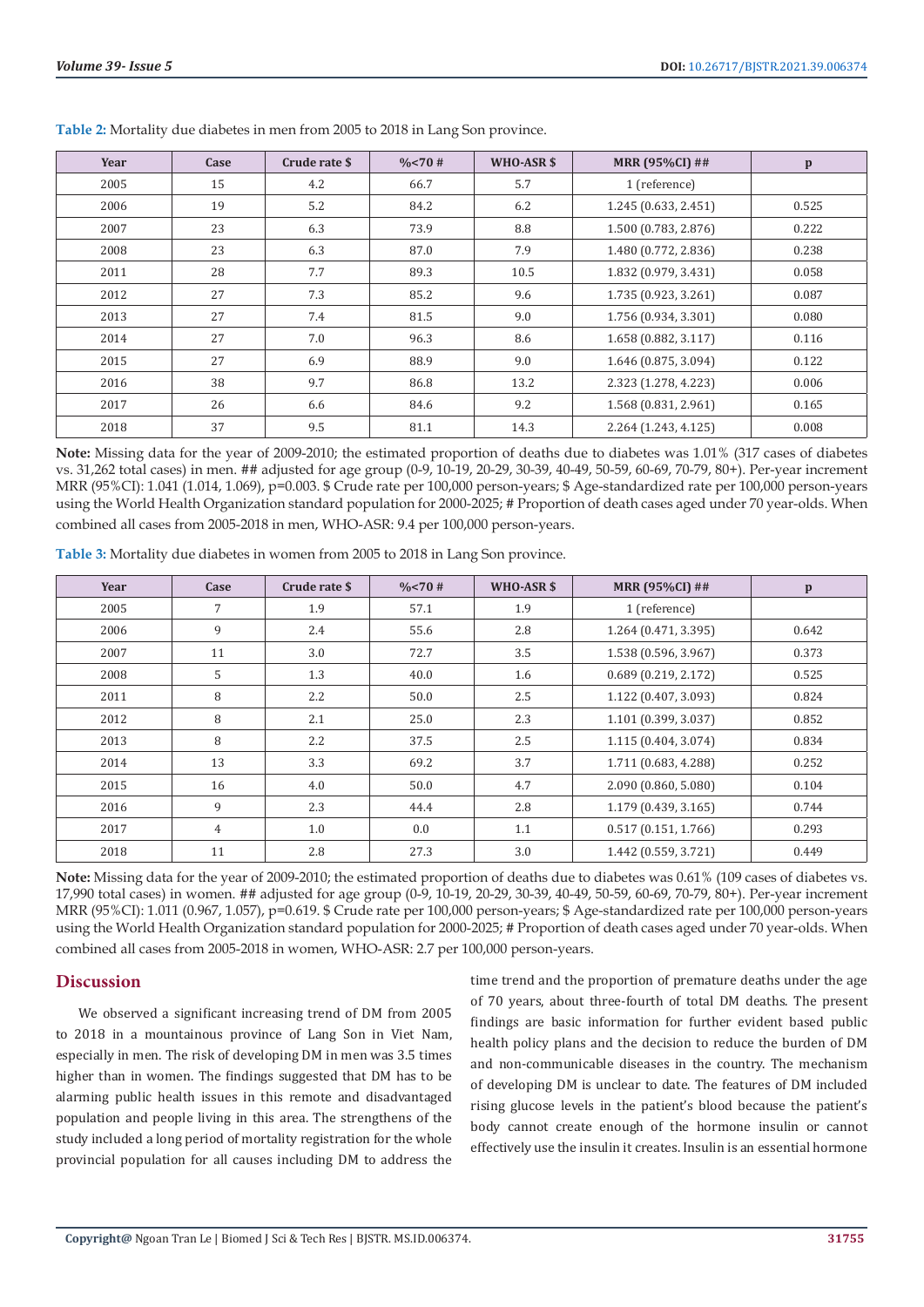generated in the pancreas. The hormone metabolized glucose from the circulation systems to enter the body's cells where that glucose is converted into energy [1].

An unhealthy diet continues to be a major public health issue worldwide, especially in low- and middle-income countries, including Viet Nam. The underlying etiology of DM and non-communicable diseases are partly due to unhealthy diet and lifestyles. Red meat intake is a significantly increased risk of DM based on the results of three prospective cohort studies in the U.S. [23]. Meat cooking methods are associated with the risk of DM [24]. The underlying mechanism of red meat intake and meat cooking methods might be the formed chemical dietary carcinogens of heterocyclic amines [24] due to cooking meats at high temperatures during a long time [25,26]. Heterocyclic amines included PhIP are generated when meats are cooked at high cooking temperatures resulted from the reaction between amino acids, sugars, and creatinine [27,28]. Over twenty types of heterocyclic amines have been identified in cooked meats, and concentrations appear to increase with higher temperatures and longer duration of cooking [29,30]. The other established risk factor of DM is tobacco smoking. Both active and passive tobacco smoking are risk factors for developing DM [31- 33]. Both red meat intake [34] and tobacco smoking [35] are highly prevalent in Viet Nam that might be responsible for the occurrence of DM with an alarmingly increasing trend, especially in men.

There were a total of 426 diabetic deaths from 2005 to 2018, accounting for 0.86% of all-causes deaths in Lang Son province. This proportion of mortality due to DM is lower than the WHO report in 2016 on a national scale, with 3% of deaths due to DM [5]. The diabetes mortality rate also tended to increase over the years, suggesting that there is still a significant limitation in DM's management and treatment in this area. The WHO-ASR mortality rate of DM in Lang Son province was 5.8 deaths per 100,000 people. This is much lower than the United States (U.S.) in 2017, with 25.7 deaths per 100,000 people [36]. Another study in rural America regions also showed a much higher crude mortality rate for the entire population (1999 - 2015), which ranged from 20.5 to 34.2 per 100,000 people [37]. It should be taken into consideration that there are differences in geographic locations as well as the population groups and their lifestyles of these studies, which can lead to disparities in the results. The age-adjusted mortality rate using the WHO standard population was 5.8 deaths per 100,000 people, which was quite trivial compared with 39.34 deaths per 100,000 people in Romania (1998 - 2015) and 23.3 deaths per 100,000 people in Panama (2001 - 2011).

Although there was a significant increase in the age-adjusted mortality rate from 3.5 in 2005 to 8.0 in 2018, remarkable fluctuations between the years over the 12 years were recorded. A similar trend was also witnessed with the mortality rate even after adjusting for both age and gender. This indicates possible differences in the mortality rate in terms of different genders and age groups. However, the mortality rate among diabetic patients in the province still increased generally, with per-year increment MRR was 3.3% compared to the initial year 2005. This finding was in contrast with the result of a study in Denmark (2004) [38], with a reduction of 4.0% per year in terms of the mortality rate among people with DM. Another study in Simcoe Muskoka and Ontario provinces of Canada also showed a similar downward trend from 2000 to 2015 [39]. The increasing trend of Lang Son province suggests a lack of early and effective treatment for diabetic patients. Unfortunately, with the collected data, we were unable to analyze and confirm this hypothesis. A limitation of this study is that data available is not represented for the national level and possibly underestimation, because the estimated sensitivity of DM mortality registration is under 60% in the other provinces in Viet Nam and the data of the Lang Son province will share the same situation. More in-depth studies are needed to accurately evaluate the mortality rate to help policymakers produce appropriate measures to reduce the risk of death from diabetes and to treat and prevent the prevention of this disease is more effective.

#### **Conclusion**

Our study has shown that the mortality rate of diabetic patients has increased continuously over the last decades and a large proportion of premature deaths under the age of 70 years in Lang Son province. The rate increased constantly across all the age groups, and higher mortality was seen in men. These trends suggest continued efforts to improve the treatment of diabetes and its complications are needed. Besides, the absence of a systematic record of mortality rate due to DM at a national scale requires urgent attention and further researches.

# **Conflicting Interest**

There are no conflicts of interest to disclose.

# **Acknowledgment**

We are grateful to all staff of the Lang Son's Health facilities involved in data collection, supervision, monitoring, and data management. There were no other conflicts of interest. All authors had input into the final version of the paper.

#### **Author Contribution**

Conceptualization: NTL. Data curation: NVL. Formal analysis: NTL. Funding acquisition: NTL. Methodology: NTL, NVL, LCN. Project administration: NTL, NVL. Visualization: NTH, NTL. Writing - original draft: NTH, NTL, LCN. Writing - review & editing: NTL, NTH, NBV, LCN.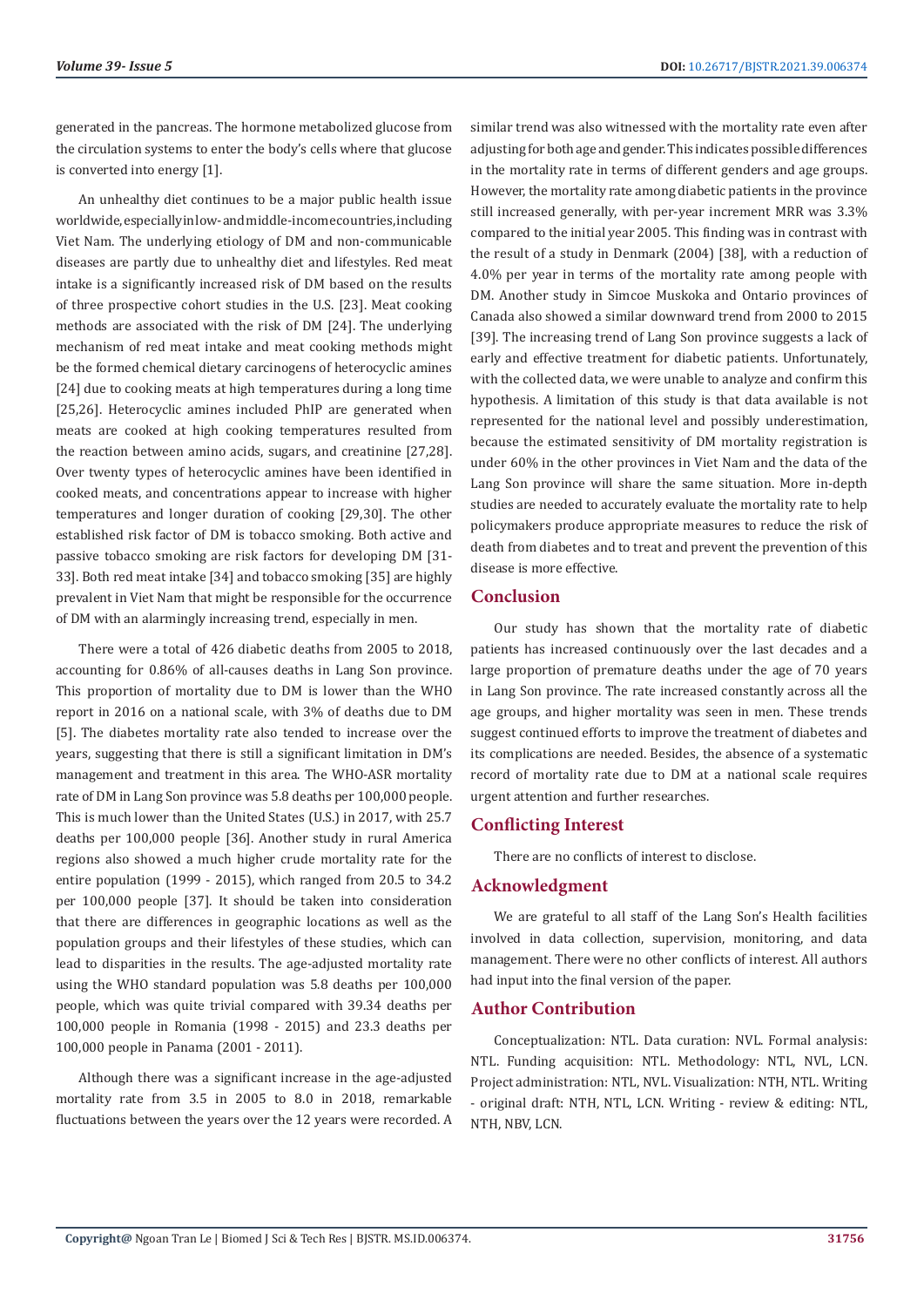#### **References**

- 1. (2019) IDF (International Diabetes Federation), IDF Diabetes Atlas (9th Edn.)., Brussels, Belgium.
- 2. [JE Shaw, RA Sicree, P Zimmet \(2010\) Global estimates of the prevalence](https://pubmed.ncbi.nlm.nih.gov/19896746/)  [of diabetes for 2010 and 2030. Diabetes research and clinical practice](https://pubmed.ncbi.nlm.nih.gov/19896746/)  [87\(1\): 4-14.](https://pubmed.ncbi.nlm.nih.gov/19896746/)
- 3. (2015) IDF (International Diabetes Federation), IDF Diabetes Atlas (7<sup>th</sup> Edn.)., Brussels, Belgium.
- 4. [K Ogurtsova, JD da Rocha Fernandes, Y Huang, U Linnenkamp, L](https://pubmed.ncbi.nlm.nih.gov/28437734/)  [Guariguata, et al. \(2017\) I.D.F.D Atlas, Global estimates for the prevalence](https://pubmed.ncbi.nlm.nih.gov/28437734/)  [of diabetes for 2015 and 2040. Diabetes Res Clin Pract 128: 40-50.](https://pubmed.ncbi.nlm.nih.gov/28437734/)
- 5. [\(2016\) WHO \(World Health Organization\), Diabetes country profiles,](https://www.who.int/diabetes/country-profiles/diabetes_profiles_explanatory_notes.pdf)  [2016.](https://www.who.int/diabetes/country-profiles/diabetes_profiles_explanatory_notes.pdf)
- 6. [\(2016\) WHO \(World Health Organization\), The growing burden of](https://www.who.int/vietnam/news/feature-stories/detail/the-growing-burden-of-diabetes-in-viet-nam)  [diabetes in Viet Nam, World Health Organization \(WHO\).](https://www.who.int/vietnam/news/feature-stories/detail/the-growing-burden-of-diabetes-in-viet-nam)
- 7. [KN Thy \(2015\) Diabetes in Viet Nam, Annals of global health 81: 870-](https://annalsofglobalhealth.org/articles/10.1016/j.aogh.2016.01.003/) [873.](https://annalsofglobalhealth.org/articles/10.1016/j.aogh.2016.01.003/)
- 8. [Pham Ngoc Minh, Eggleston Karen \(2016\) Prevalence and determinants](https://pubmed.ncbi.nlm.nih.gov/26795973/)  [of diabetes and prediabetes among Vietnamese adults. Diabetes](https://pubmed.ncbi.nlm.nih.gov/26795973/)  [Research and Clinical Practice 113: 116-124.](https://pubmed.ncbi.nlm.nih.gov/26795973/)
- 9. [A Zabetian, IM Sanchez, KMV Narayan, CK Hwang, MK Ali \(2014\) Global](https://pubmed.ncbi.nlm.nih.gov/24507869/)  [rural diabetes prevalence: a systematic review and meta-analysis](https://pubmed.ncbi.nlm.nih.gov/24507869/)  covering 1990â€["2012. Diabetes research and clinical practice 104\(2\):](https://pubmed.ncbi.nlm.nih.gov/24507869/)  [206-213.](https://pubmed.ncbi.nlm.nih.gov/24507869/)
- 10. (2010) O General Statistics, The 2009 Viet Nam population and housing census: completed results, Statistical Publishing House, Hanoi.
- 11. (2020) GSO O Vietnam, Socio-economic Statistical Data of 63 provinces and cities, Hanoi.
- 12. LV Nghia (2020) Status of injury mortality, population-based injury mortality registration in Lang Son province, Viet Nam during 2016-2018. Lang Son Provincial Health Department, Center for Disease Control of Lang Son province, p. 62.
- 13. LV Nghia (2017) Study on work-related mortality in Lang Son province during 2011-2014, Dept. of Occupational Health, Hanoi Medical University, Library of Hanoi Medical University, p. 55.
- 14. (2018) MOH, Health Statistics Yearbook 2016, Ministry of Health, Ha Noi, Vietnam.
- 15. [LT Ngoan, NT Lua, LT Hang \(2007\) Cancer mortality pattern in Viet Nam.](https://pubmed.ncbi.nlm.nih.gov/18260724/)  [Asian Pac J Cancer Prev 8\(4\): 535-538.](https://pubmed.ncbi.nlm.nih.gov/18260724/)
- 16. [LT Ngoan \(2006\) Development of population-based cancer mortality](https://pubmed.ncbi.nlm.nih.gov/17059326/)  [registration in the North of Viet Nam, Asian Pac J Cancer Prev 7\(3\): 381-](https://pubmed.ncbi.nlm.nih.gov/17059326/) [384.](https://pubmed.ncbi.nlm.nih.gov/17059326/)
- 17. [MR Stevenson, DV Hung, HT Huong, LTM Anh, NTH Tu \(2015\) Evaluation](https://pubmed.ncbi.nlm.nih.gov/26310870/)  [of the Vietnamese A6 Mortality Reporting System: All-Cause Mortality.](https://pubmed.ncbi.nlm.nih.gov/26310870/)  [Asia-Pacific Journal of Public Health 27\(7\): 733-742.](https://pubmed.ncbi.nlm.nih.gov/26310870/)
- 18. [MR Stevenson, LT Ngoan, DV Hung, NTH Tu, AL Mai, et al. \(2012\)](https://pubmed.ncbi.nlm.nih.gov/22361245/)  [Evaluation of the Vietnamese A6 mortality reporting system: injury as a](https://pubmed.ncbi.nlm.nih.gov/22361245/)  [cause of death3 Inj Prev 18\(6\): 360-364.](https://pubmed.ncbi.nlm.nih.gov/22361245/)
- 19. [M Stevenson, DV Hung, TH Hoang, L Mai Anh, T Nguyen Thi Hong, et](https://journals.sagepub.com/doi/abs/10.1177/1010539515602742?journalCode=apha)  [al \(2015\) Evaluation of the Vietnamese A6 Mortality Reporting System:](https://journals.sagepub.com/doi/abs/10.1177/1010539515602742?journalCode=apha)  [All-Cause Mortality. Asia Pac J Public Health 27\(7\): 733-742.](https://journals.sagepub.com/doi/abs/10.1177/1010539515602742?journalCode=apha)
- 20. [NP Hoa, C Rao, DG Hoy, ND Hinh, NT Chuc, et al. \(2012\) Mortality measures](https://pubmed.ncbi.nlm.nih.gov/23109744/)  [from sample-based surveillance: evidence of the epidemiological](https://pubmed.ncbi.nlm.nih.gov/23109744/)  [transition in Viet Nam. Bull World Health Organ 90\(10\): 764-772.](https://pubmed.ncbi.nlm.nih.gov/23109744/)
- 21. NV Thuong, LQ Minh, M Stevenson, LT Linh, LT Ngoan (2017) Evaluation of a Population-based Intervention to Improve the Vietnamese Mortality Reporting System. Southeast-Asian J of Sciences 5: 194-204.
- 22. TT Hong, NP Hoa, SM Walker, PS Hill, C Rao (2018) Completeness and reliability of mortality data in Viet Nam: Implications for the national routine health management information system. PLoS One 13(1): e0190755.
- 23. [A Pan, Q Sun, AM Bernstein, JE Manson, WC Willett, et al. \(2013\) Changes](https://pubmed.ncbi.nlm.nih.gov/23779232/) [in red meat consumption and subsequent risk of type 2 diabetes mellitus:](https://pubmed.ncbi.nlm.nih.gov/23779232/) [three cohorts of US men and women. JAMA Intern Med 173\(14\): 1328-](https://pubmed.ncbi.nlm.nih.gov/23779232/) [1335.](https://pubmed.ncbi.nlm.nih.gov/23779232/)
- 24. [G Liu, G Zong, K Wu, Y Hu, Y Li, et al. \(2018\) Meat Cooking Methods and](https://pubmed.ncbi.nlm.nih.gov/29530926/) [Risk of Type 2 Diabetes: Results From Three Prospective Cohort Studies.](https://pubmed.ncbi.nlm.nih.gov/29530926/) [Diabetes Care 41\(5\): 1049-1060.](https://pubmed.ncbi.nlm.nih.gov/29530926/)
- 25. [\(2014\) NTP \(National Toxicology Program\), Report on Carcinogens,](https://ntp.niehs.nih.gov/ntp/roc/content/profiles/heterocyclicamines.pdf) [Thirteenth Edition: Heterocyclic Amines \(Selected\), U.S. Department of](https://ntp.niehs.nih.gov/ntp/roc/content/profiles/heterocyclicamines.pdf) [Health and Human Services: National Toxicology Program.](https://ntp.niehs.nih.gov/ntp/roc/content/profiles/heterocyclicamines.pdf)
- 26. (1993) IARC (International Agency for Research on Cancer), Some Naturally Occurring Substances: Food Items and Constituents, Heterocyclic Aromatic Amines, and Mycotoxins, in WHO-IARC, IARC Monographs on the Evaluation of Carcinogenic Risks to Humans, WHO-IARC, Lyon France, pp. 165-229.
- 27. JE Hodge (1953) Dehydrated foods, the chemistry of browning reactions in model systems. J Agric Food Chem 1: 928-943.
- 28. [LC Maillard \(1912\) Action of amino acids on sugars. Formation of](file:///F:/New%20Journals/BJSTR.MS.ID.006374-SI/BJSTR-SPT-21-CR-304_W_SI/BJSTR-SPT-21-CR-304_W_SI/Action%20of%20amino%20acids%20on%20sugars.%20Formation%20of%20melanoidins%20in%20a%20methodical%20way) [melanoidins in a methodical way. Compt Rend 154: 66.](file:///F:/New%20Journals/BJSTR.MS.ID.006374-SI/BJSTR-SPT-21-CR-304_W_SI/BJSTR-SPT-21-CR-304_W_SI/Action%20of%20amino%20acids%20on%20sugars.%20Formation%20of%20melanoidins%20in%20a%20methodical%20way)
- 29. [RJ Turesky, AK Goodenough, W Ni, L McNaughton, DM LeMaster, et al.](https://pubmed.ncbi.nlm.nih.gov/17316027/) [\(2007\) Identification of 2-amino-1,7-dimethylimidazo4,5-g.quinoxaline:](https://pubmed.ncbi.nlm.nih.gov/17316027/) [an abundant mutagenic heterocyclic aromatic amine formed in cooked](https://pubmed.ncbi.nlm.nih.gov/17316027/) [beef. Chem Res Toxicol 20\(3\): 520-530.](https://pubmed.ncbi.nlm.nih.gov/17316027/)
- 30. [T Sugimura \(1997\) Overview of carcinogenic heterocyclic amines. Mutat](https://pubmed.ncbi.nlm.nih.gov/9202758/) [Res 376\(1-2\): 211-219.](https://pubmed.ncbi.nlm.nih.gov/9202758/)
- 31. [D Liao, L Ma, J Liu, P Fu \(2019\) Cigarette smoking as a risk factor for](https://pubmed.ncbi.nlm.nih.gov/30716100/) [diabetic nephropathy: A systematic review and meta-analysis of](https://pubmed.ncbi.nlm.nih.gov/30716100/) [prospective cohort studies. PLoS One 14: e0210213.](https://pubmed.ncbi.nlm.nih.gov/30716100/)
- 32. [S Carlsson, T Andersson, M Araghi, R Galanti, A Lager, et al. \(2017\)](https://pubmed.ncbi.nlm.nih.gov/28164394/) [Smokeless tobacco \(snus\) is associated with an increased risk of type 2](https://pubmed.ncbi.nlm.nih.gov/28164394/) [diabetes: results from five pooled cohorts. J Intern Med 281\(4\): 398-406.](https://pubmed.ncbi.nlm.nih.gov/28164394/)
- 33. [X Wei, S Yu \(2014\) A meta-analysis of passive smoking and risk of](https://pubmed.ncbi.nlm.nih.gov/25488377/) [developing Type 2 Diabetes Mellitus. Diabetes Res Clin Pract 107\(1\):](https://pubmed.ncbi.nlm.nih.gov/25488377/) [9-14.](https://pubmed.ncbi.nlm.nih.gov/25488377/)
- 34. (2010) Ministry of Health, National Institute of Nutrition, National Nutritional Survey 2009-2010, Medical Publishing House, Hanoi city.
- 35. [HV Minh, KB Giang, NB Ngoc, PT Hai, DT Huyen, et al. \(2017\) Prevalence](https://link.springer.com/article/10.1007/s00038-017-0955-8) [of tobacco smoking in Viet Nam: findings from the Global Adult Tobacco](https://link.springer.com/article/10.1007/s00038-017-0955-8) [Survey 2015. Int J Public Health 62: 121-129.](https://link.springer.com/article/10.1007/s00038-017-0955-8)
- 36. KD Kochanek, J Xu, SL Murphy, AM Minino, HC Kung (2019) Deaths: Final Data for 2017. National Vital Statistics Reports. National Vital Statistics Reports 68(9): 1-77.
- 37. [TH Callaghan, SD Towne, J Bolin, AO Ferdinand \(2017\) Diabetes](https://srhrc.tamhsc.edu/docs/srhrc-pb2-callaghan-diabetes.pdf) [mortality in rural America: 1999: 2015, Policy Brief. Southwest Rural](https://srhrc.tamhsc.edu/docs/srhrc-pb2-callaghan-diabetes.pdf) [Health Research Center, p. 4.](https://srhrc.tamhsc.edu/docs/srhrc-pb2-callaghan-diabetes.pdf)
- 38. [B Carstensen, JK Kristensen, P Ottosen, K Borch Johnsen \(2008\) The](https://pubmed.ncbi.nlm.nih.gov/18815769/) [Danish National Diabetes Register: trends in incidence, prevalence, and](https://pubmed.ncbi.nlm.nih.gov/18815769/) [mortality, Diabetologia 51\(12\): 2187-2196.](https://pubmed.ncbi.nlm.nih.gov/18815769/)
- 39. (2015) Simcoe Muskoka District Health Unit, Diabetes Mellitus (DM) Mortality.